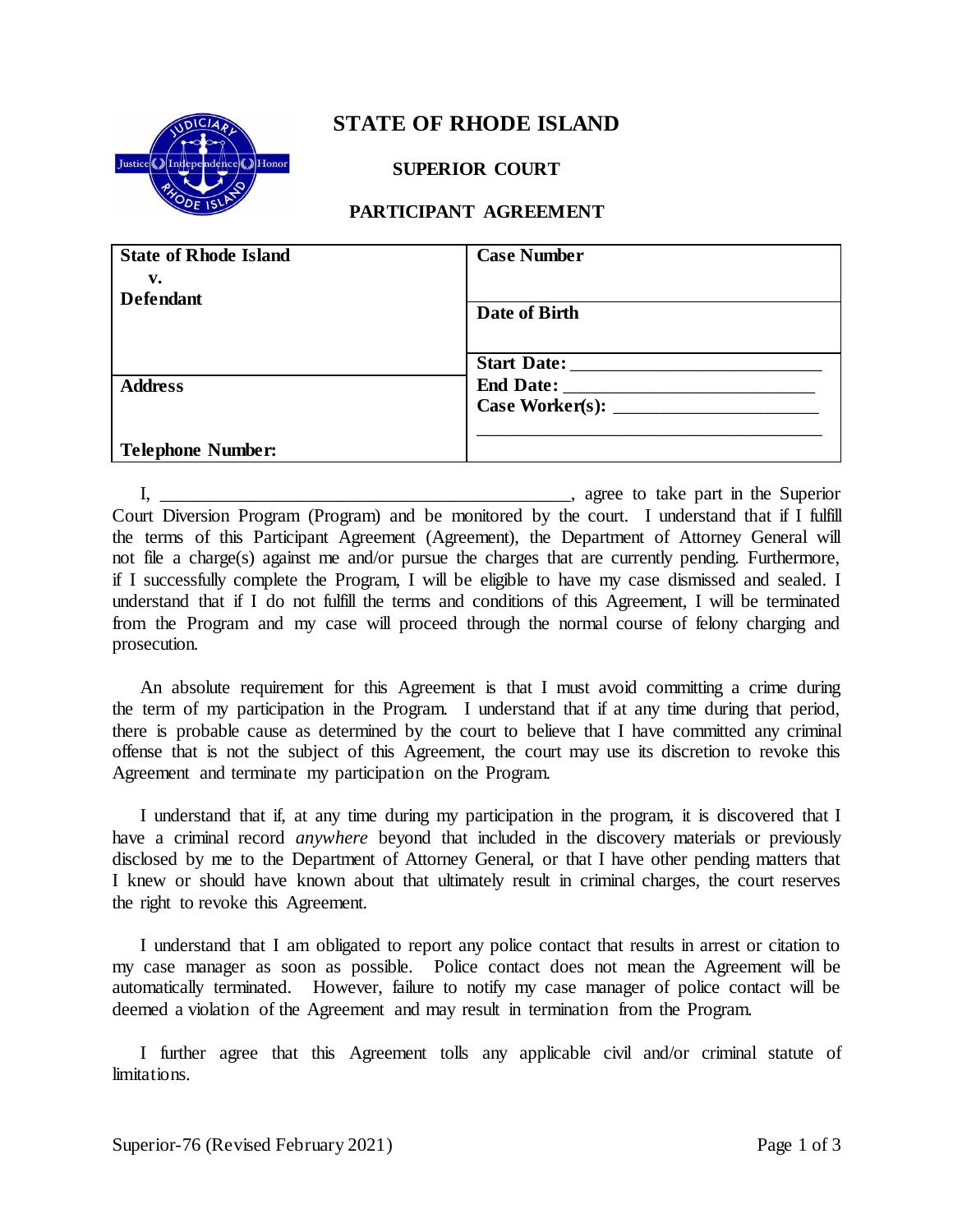

# **STATE OF RHODE ISLAND**

#### **SUPERIOR COURT**

I understand that it is my responsibility to fulfill any and all conditions of this Agreement. While my case manager will help me fulfill my obligations, it is my responsibility to complete all requirements and provide any documentation that is requested.

I understand and agree that my case will be held open until I also understand that the anticipated length of my participation in the program may be decreased or extended by stipulation of all the parties.

I understand that there may be periodic meetings between the court, the case manager, my attorney, a representative from the Department of Attorney General, and me to address my compliance with the conditions of this Agreement, which I will be required to attend unless my attendance is waived by the court. Upon advance notice from the court or another party to this Agreement, my attorney agrees to make a good faith effort to attend these meetings.

I understand that I can quit this program at any time, but if I do, my case will proceed as it would have had I not entered this program. I understand that all information about my cooperation with this program will be shared with the court, the Department of Attorney General and its staff, the caseworker(s), and my attorney.

#### **As a condition of this Agreement, I must:**

1. Meet with my caseworker(s) immediately after signing this Agreement. All statements made to my caseworker(s) with regards to this case are confidential and cannot be used against me if I am terminated from this program and I am later prosecuted by the Department of Attorney General.

2. Respond to the caseworker(s) when contacted to determine compliance with this Agreement. Failure to respond to the caseworker(s) may result in termination of this Agreement.

3. Continue to reside at the address provided in this Agreement and keep the caseworker(s) and my attorney advised of my contact information at all times. In the event of an emergency requiring me to reside at a different address, even temporarily, I must notify my caseworker(s) within one (1) week.

4. Sign any releases necessary for monitoring my progress in this Program and comply with the following:

Attend school.

Obtain/maintain employment.